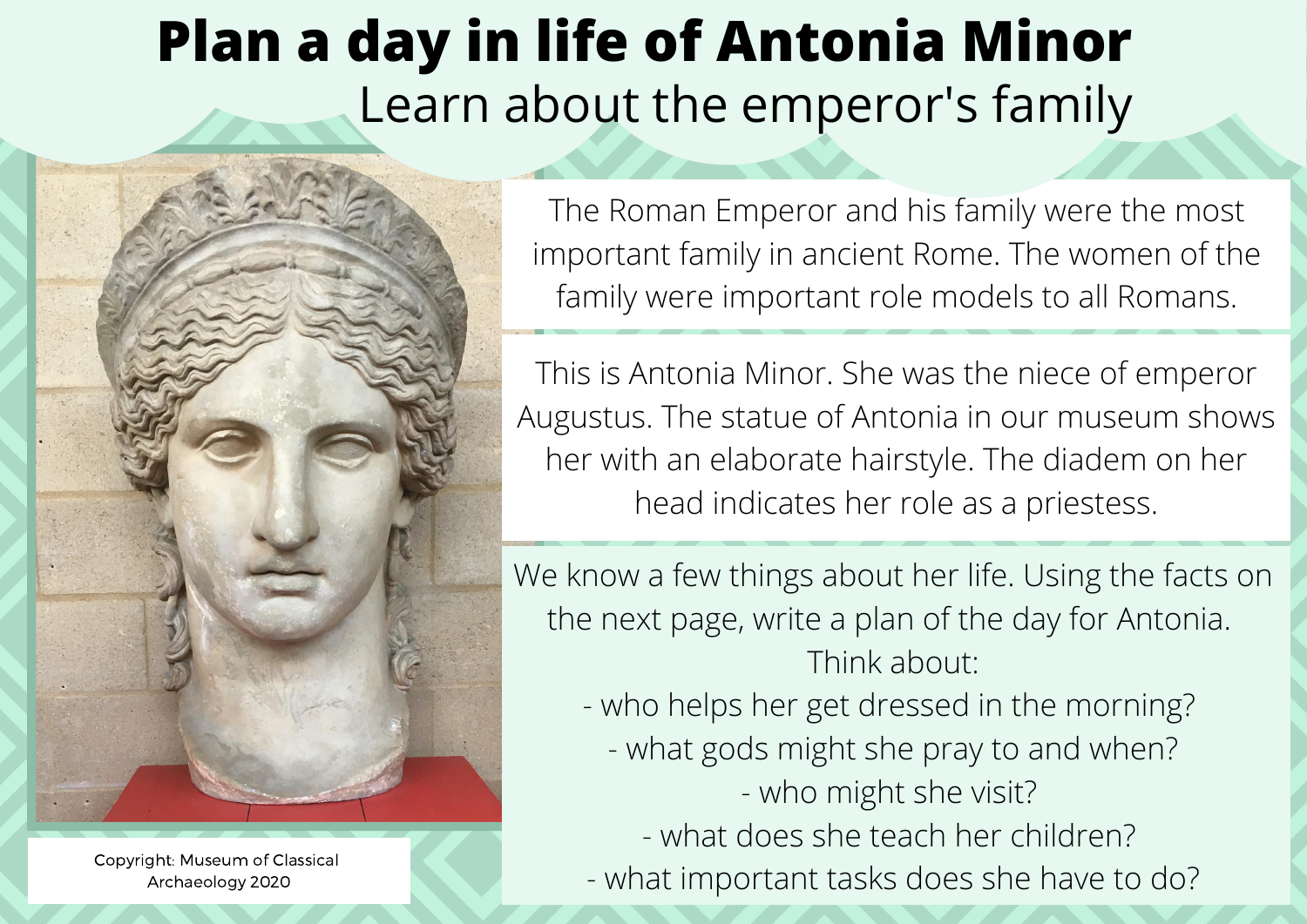## **Plan a day in life of Antonia Minor** What we know about her life:

- She had 3 children named Germanicus, Claudius and Livilla. Her husband, Drusus died soon after Livilla was born. Antonia was a widow for the rest of her life.
- She was responsible for looking after the children's education.
- She had a close relationship with Livia, Augustus' wife and her mother-in law. Antonia lived in Livia's house for a long time.
- She probably had her own slaves, who would help her dress and create her hairstyles. They would also cook and serve her meals.
- She was wealthy, and unlike most women had some freedom to spend her money. She lived in Rome, the centre of the Empire.
- Her son Germanicus and daughter Livilla died while she was still alive. Her younger son Claudius became emperor after her death.

Copyright: Museum of Classical Archaeology 2020